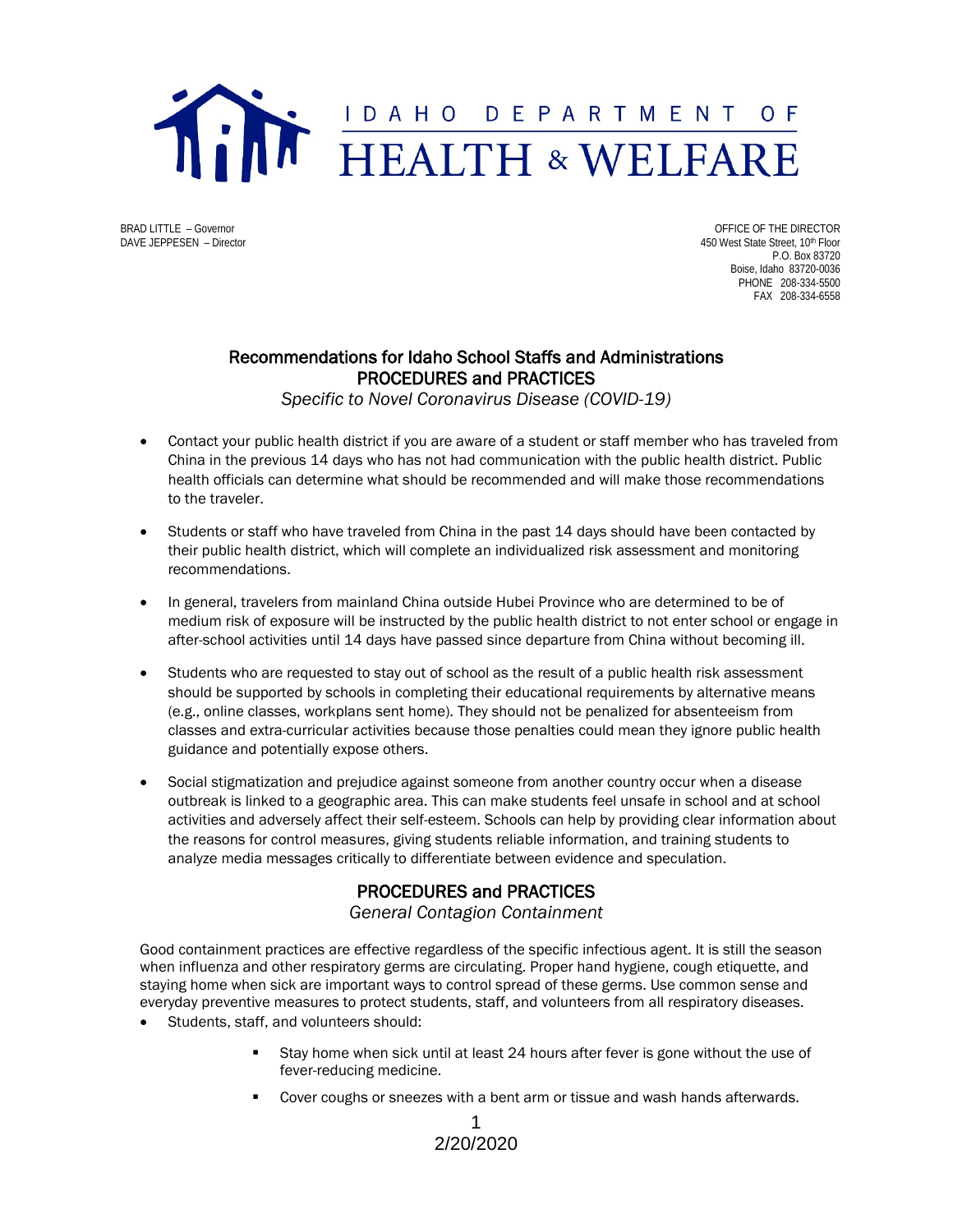- Wash hands with soap and water for 20 seconds, dry hand with a paper towel, and use the paper towel to turn off the faucet.
- Try to keep hands away from nose, mouth, and eyes.
- Avoid sharing food, drinks, cosmetics or personal care items (lip balm, eye drops, etc.)
- School officials should:
	- Review any practices that may encourage an ill person to come to school, and change those practices if possible.
	- Have trash receptacles readily available for used tissues; make tissues available in classrooms and other areas if possible.
	- Provide adequate hand washing supplies and easily available hand sanitizer with at least 60% alcohol.
	- Follow your school's standard procedures for routine cleaning and disinfecting. Typically this means daily sanitizing surfaces and objects that are touched often (e.g., desks, countertops, doorknobs, computer keyboards, hands-on learning items, faucet handles, wall or desk phones, and toys. Always follow label directions on cleaning products and disinfectants, including time the product needs to remain on the surface for proper disinfection.
	- Provide adequate supplies (EPA-registered cleaning products, gloves, disinfecting wipes, no-touch trashcans) for surface cleaning.
	- Separate ill students and staff from others until they can go home.
	- Teach students, parents, staff, and volunteers about signs and symptoms of respiratory illness
- Contact your public health district if you have any questions.

**INFORMATION POINTS**<br>When questioned School Staff and Administration should consider the following:

- No cases of disease and or infection with novel coronavirus have been detected in Idaho to date. The first case in Idaho will be announced by public health officials after it has been confirmed.
- When Idaho public health districts are notified of people who traveled from China, public health officials are contacting the travelers, conducting a risk assessment according to Centers for Disease Control and Prevention guidelines, and implementing appropriate monitoring.
- The risk of infection in the United States is considered low, but people who have close contact (e.g., household members and caregivers) with someone who has the disease caused by novel coronavirus (COVID-19) are at higher risk of becoming ill.
- Currently, it appears that healthy children are not at high risk of severe illness from this virus.
- Because there is no vaccine available or known effective treatment for COVID-19, prevention and control of this outbreak rely upon detection and isolation of ill people, and identification and monitoring of people who have come in close contact with people who have COVID-19.
- Protect yourself against other respiratory diseases by getting your influenza vaccine it's not too late – and make sure you are up to date on vaccination against pertussis. Practice good hand hygiene, cover your coughs and sneezes, avoid sick people, and stay home if you are sick.
- Seasonal human coronaviruses can cause respiratory disease; they are circulating and some people who get tested for a respiratory illness might have a positive coronavirus test result. This is not the same as this novel coronavirus.